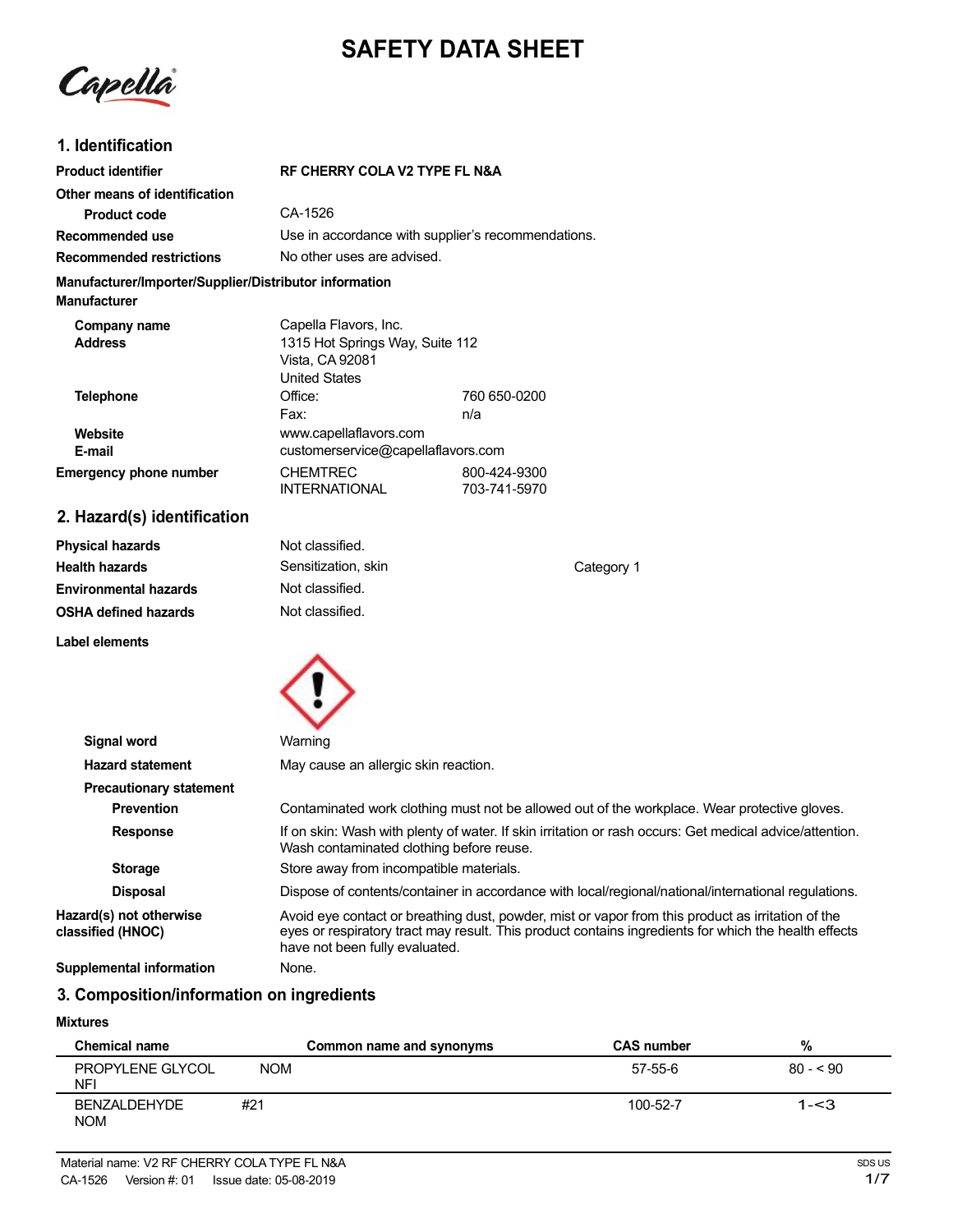| <b>Chemical name</b>                     | Common name and synonyms | <b>CAS number</b> | %          |
|------------------------------------------|--------------------------|-------------------|------------|
| LEMON OIL 1X NOP, NOM<br>#1112           |                          | 8008-56-8         | $\leq$ 1   |
| LIME OIL DIST. MEXICO #159<br><b>NOP</b> |                          | 8008-26-2         | ≺1         |
| ORANGE OIL1X NA NOP                      |                          | 8008-57-9         | < 0.3      |
| CASSIA OIL CHINESE NOP #304              |                          | 8007-80-5         | ${}_{0.2}$ |
| Other components below reportable levels |                          |                   | $10 - 520$ |

\*Designates that a specific chemical identity and/or percentage of composition has been withheld as a trade secret.

# **4. First-aid measures**

| Inhalation                                                                   | Remove victim to fresh air and keep at rest in a position comfortable for breathing. If experiencing<br>respiratory symptoms: Call a poison center or doctor/physician.                                |
|------------------------------------------------------------------------------|--------------------------------------------------------------------------------------------------------------------------------------------------------------------------------------------------------|
| <b>Skin contact</b>                                                          | Remove contaminated clothing immediately and wash skin with soap and water. In case of<br>eczema or other skin disorders: Seek medical attention and take along these instructions.                    |
| Eye contact                                                                  | Immediately flush eyes with plenty of water for at least 15 minutes. Remove contact lenses, if<br>present and easy to do. Continue rinsing. Get medical attention if irritation develops and persists. |
| Ingestion                                                                    | Rinse mouth. Get medical attention if symptoms occur.                                                                                                                                                  |
| <b>Most important</b><br>symptoms/effects, acute and<br>delayed              | May cause an allergic skin reaction. Dermatitis. Rash.                                                                                                                                                 |
| Indication of immediate<br>medical attention and special<br>treatment needed | Provide general supportive measures and treat symptomatically. In case of shortness of breath,<br>give oxygen. Keep victim warm. Keep victim under observation. Symptoms may be delayed.               |
| <b>General information</b>                                                   | Ensure that medical personnel are aware of the material(s) involved, and take precautions to<br>protect themselves. Wash contaminated clothing before reuse.                                           |
| 5. Fire-fighting measures                                                    |                                                                                                                                                                                                        |
| Suitable extinguishing media                                                 | Alcohol resistant foam. Powder. Carbon dioxide (CO2).                                                                                                                                                  |
| Unsuitable extinguishing<br>media                                            | Do not use water jet as an extinguisher, as this will spread the fire.                                                                                                                                 |
| Specific hazards arising from<br>the chemical                                | During fire, gases hazardous to health may be formed.                                                                                                                                                  |
| Special protective equipment<br>and precautions for firefighters             | Self-contained breathing apparatus and full protective clothing must be worn in case of fire.                                                                                                          |
| <b>Fire fighting</b><br>equipment/instructions                               | Move containers from fire area if you can do so without risk.                                                                                                                                          |
| <b>Specific methods</b>                                                      | Use standard firefighting procedures and consider the hazards of other involved materials.                                                                                                             |
| <b>General fire hazards</b>                                                  | No unusual fire or explosion hazards noted.                                                                                                                                                            |
| 6. Accidental release measures                                               |                                                                                                                                                                                                        |
|                                                                              |                                                                                                                                                                                                        |

| Personal precautions,<br>protective equipment and<br>emergency procedures | Keep unnecessary personnel away. Keep people away from and upwind of spill/leak. Wear<br>appropriate protective equipment and clothing during clean-up. Avoid breathing mist/vapors. Avoid<br>inhalation of vapor, fumes, dust and/or mist from the spilled material. Do not touch damaged<br>containers or spilled material unless wearing appropriate protective clothing. Ensure adequate<br>ventilation. Local authorities should be advised if significant spillages cannot be contained. For<br>personal protection, see section 8 of the SDS. |
|---------------------------------------------------------------------------|------------------------------------------------------------------------------------------------------------------------------------------------------------------------------------------------------------------------------------------------------------------------------------------------------------------------------------------------------------------------------------------------------------------------------------------------------------------------------------------------------------------------------------------------------|
| <b>Methods and materials for</b>                                          | Use water spray to reduce vapors or divert vapor cloud drift.                                                                                                                                                                                                                                                                                                                                                                                                                                                                                        |
| containment and cleaning up                                               | Large Spills: Stop the flow of material, if this is without risk. Dike the spilled material, where this is<br>possible. Absorb in vermiculite, dry sand or earth and place into containers. Following product<br>recovery, flush area with water.                                                                                                                                                                                                                                                                                                    |
|                                                                           | Small Spills: Wipe up with absorbent material (e.g. cloth, fleece). Clean surface thoroughly to<br>remove residual contamination.                                                                                                                                                                                                                                                                                                                                                                                                                    |
| <b>Environmental precautions</b>                                          | Never return spills to original containers for re-use. For waste disposal, see section 13 of the SDS.<br>Avoid discharge into drains, water courses or onto the ground.                                                                                                                                                                                                                                                                                                                                                                              |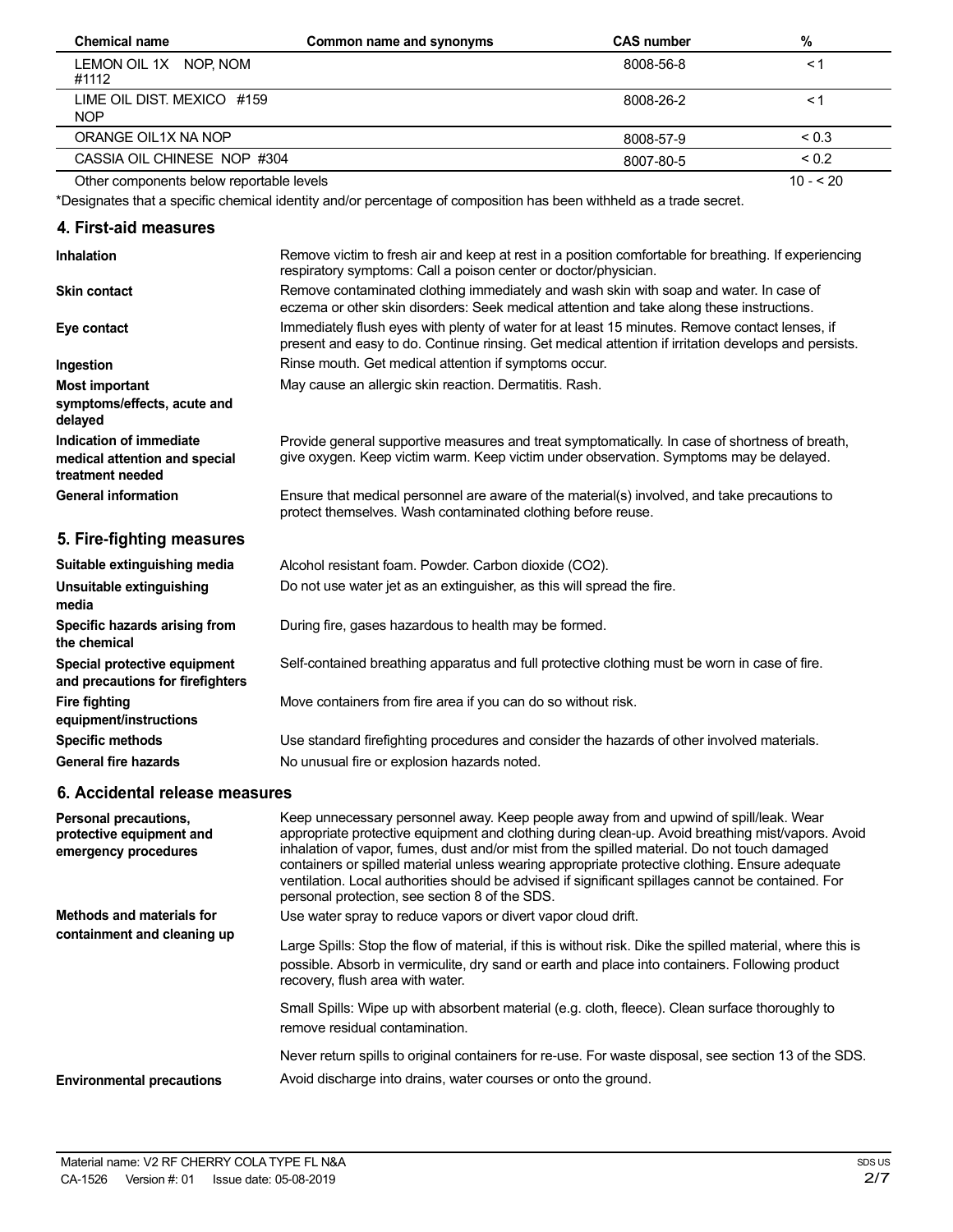## **7. Handling and storage**

**Precautions for safe handling**

Avoid breathing mist/vapors. Avoid contact with eyes, skin, and clothing. Avoid prolonged exposure. Use only outdoors or in a well-ventilated area. Wear appropriate personal protective equipment. Observe good industrial hygiene practices.

**Conditions for safe storage, including any incompatibilities**

Store locked up. Store in tightly closed container. Store in a well-ventilated place. Store away from incompatible materials (see Section 10 of the SDS).

## **8. Exposure controls/personal protection**

#### **Occupational exposure limits**

The following constituents are the only constituents of the product which have a PEL, TLV or other recommended exposure limit. At this time, the other constituents have no known exposure limits.

|                                               | US. Workplace Environmental Exposure Level (WEEL) Guides                                                                                                                                                                                                                                                                                                           |                |          |
|-----------------------------------------------|--------------------------------------------------------------------------------------------------------------------------------------------------------------------------------------------------------------------------------------------------------------------------------------------------------------------------------------------------------------------|----------------|----------|
| <b>Components</b>                             | <b>Type</b>                                                                                                                                                                                                                                                                                                                                                        | Value          | Form     |
| <b>BENZALDEHYDE</b><br>#21 NOM (CAS 100-52-7) | <b>STEL</b>                                                                                                                                                                                                                                                                                                                                                        | 17.4 mg/m3     |          |
|                                               |                                                                                                                                                                                                                                                                                                                                                                    | 4 ppm          |          |
|                                               | <b>TWA</b>                                                                                                                                                                                                                                                                                                                                                         | $8.7$ mg/m $3$ |          |
|                                               |                                                                                                                                                                                                                                                                                                                                                                    | 2 ppm          |          |
| PROPYLENE GLYCOL<br>NOM NFI (CAS 57-55-6)     | <b>TWA</b>                                                                                                                                                                                                                                                                                                                                                         | 10 $mg/m3$     | Aerosol. |
| <b>Biological limit values</b>                | No biological exposure limits noted for the ingredient(s).                                                                                                                                                                                                                                                                                                         |                |          |
| Appropriate engineering<br>controls           | Good general ventilation should be used. Ventilation rates should be matched to conditions. If<br>applicable, use process enclosures, local exhaust ventilation, or other engineering controls to<br>maintain airborne levels below recommended exposure limits. If exposure limits have not been<br>established, maintain airborne levels to an acceptable level. |                |          |
|                                               | Individual protection measures, such as personal protective equipment                                                                                                                                                                                                                                                                                              |                |          |
| Eye/face protection                           | Face shield is recommended. Wear safety glasses with side shields (or goggles).                                                                                                                                                                                                                                                                                    |                |          |
| <b>Skin protection</b>                        |                                                                                                                                                                                                                                                                                                                                                                    |                |          |
| <b>Hand protection</b>                        | Wear appropriate chemical resistant gloves.                                                                                                                                                                                                                                                                                                                        |                |          |
| Other                                         | Wear appropriate chemical resistant clothing. Use of an impervious apron is recommended.                                                                                                                                                                                                                                                                           |                |          |
| <b>Respiratory protection</b>                 | In case of insufficient ventilation, wear suitable respiratory equipment.                                                                                                                                                                                                                                                                                          |                |          |
| <b>Thermal hazards</b>                        | Wear appropriate thermal protective clothing, when necessary.                                                                                                                                                                                                                                                                                                      |                |          |
| General hygiene<br>considerations             | Always observe good personal hygiene measures, such as washing after handling the material<br>and before eating, drinking, and/or smoking. Routinely wash work clothing and protective<br>equipment to remove contaminants. Contaminated work clothing should not be allowed out of the<br>workplace.                                                              |                |          |

## **9. Physical and chemical properties**

| Appearance                                   |                                               |
|----------------------------------------------|-----------------------------------------------|
| <b>Physical state</b>                        | Liquid.                                       |
| Form                                         | Liquid.                                       |
| Color                                        | Not available.                                |
| Odor                                         | Not available.                                |
| Odor threshold                               | Not available.                                |
| рH                                           | Not available.                                |
| Melting point/freezing point                 | -74.2 $\degree$ F (-59 $\degree$ C) estimated |
| Initial boiling point and boiling<br>range   | 370.76 °F (188.2 °C) estimated                |
| <b>Flash point</b>                           | > 220.0 °F (> 104.4 °C) Closed Cup            |
| <b>Evaporation rate</b>                      | Not available.                                |
| Flammability (solid, gas)                    | Not applicable.                               |
| Upper/lower flammability or explosive limits |                                               |
| <b>Flammability limit - lower</b>            | Not available.                                |

**(%)**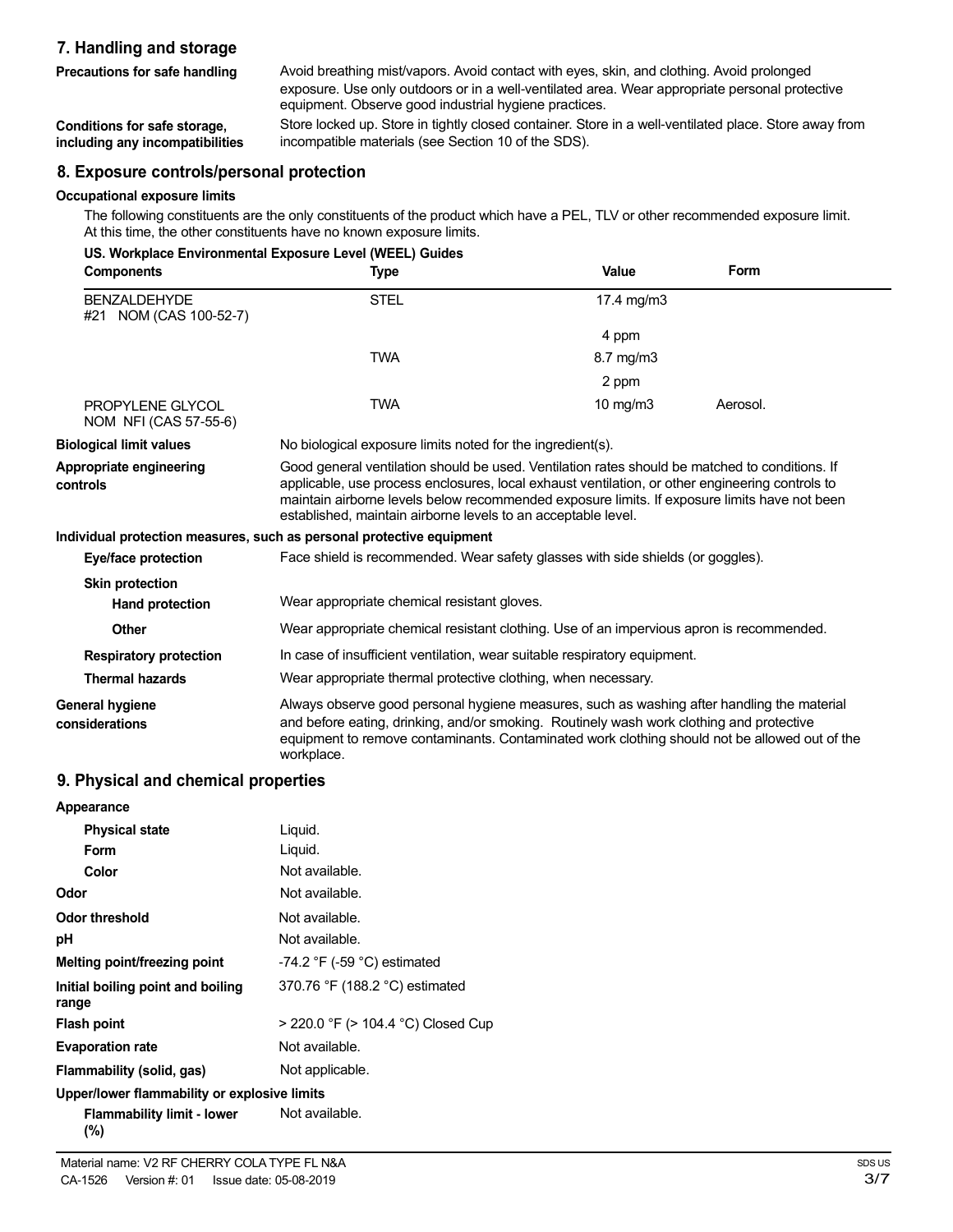| <b>Flammability limit - upper</b><br>$(\%)$                                        | Not available.                              |                                                                                                 |
|------------------------------------------------------------------------------------|---------------------------------------------|-------------------------------------------------------------------------------------------------|
| Explosive limit - lower (%)                                                        | Not available.                              |                                                                                                 |
| Explosive limit - upper (%)                                                        | Not available.                              |                                                                                                 |
| Vapor pressure                                                                     | 0.15 hPa estimated                          |                                                                                                 |
| Vapor density                                                                      | Not available.                              |                                                                                                 |
| <b>Relative density</b>                                                            | Not available.                              |                                                                                                 |
| Solubility(ies)                                                                    |                                             |                                                                                                 |
| Solubility (water)                                                                 | Not available.                              |                                                                                                 |
| <b>Partition coefficient</b><br>(n-octanol/water)                                  | Not available.                              |                                                                                                 |
| <b>Auto-ignition temperature</b>                                                   | 700 °F (371.11 °C) estimated                |                                                                                                 |
| <b>Decomposition temperature</b>                                                   | Not available.                              |                                                                                                 |
| <b>Viscosity</b>                                                                   | Not available.                              |                                                                                                 |
| <b>Other information</b>                                                           |                                             |                                                                                                 |
| <b>Explosive properties</b>                                                        | Not explosive.                              |                                                                                                 |
| <b>Flammability class</b>                                                          | Combustible IIIB estimated                  |                                                                                                 |
| <b>Oxidizing properties</b>                                                        | Not oxidizing.                              |                                                                                                 |
| <b>Refractive index</b>                                                            | 1.4124 - 1.4424                             |                                                                                                 |
| <b>Specific gravity</b>                                                            | $1.03 - 1.06$                               |                                                                                                 |
| 10. Stability and reactivity                                                       |                                             |                                                                                                 |
| <b>Reactivity</b>                                                                  |                                             | The product is stable and non-reactive under normal conditions of use, storage and transport.   |
| <b>Chemical stability</b>                                                          | Material is stable under normal conditions. |                                                                                                 |
| <b>Possibility of hazardous</b><br>reactions                                       |                                             | No dangerous reaction known under conditions of normal use.                                     |
| <b>Conditions to avoid</b>                                                         | incompatible materials.                     | Keep away from heat, hot surfaces, sparks, open flames and other ignition sources. Contact with |
| Incompatible materials                                                             | Strong oxidizing agents.                    |                                                                                                 |
| Hazardous decomposition<br>products                                                |                                             | No hazardous decomposition products are known.                                                  |
| 11. Toxicological information                                                      |                                             |                                                                                                 |
| Information on likely routes of exposure                                           |                                             |                                                                                                 |
| <b>Inhalation</b>                                                                  |                                             | May cause irritation to the respiratory system. Prolonged inhalation may be harmful.            |
| <b>Skin contact</b>                                                                | May cause an allergic skin reaction.        |                                                                                                 |
| Eye contact                                                                        | May be irritating to eyes.                  |                                                                                                 |
| Ingestion                                                                          | Expected to be a low ingestion hazard.      |                                                                                                 |
| Symptoms related to the<br>physical, chemical and<br>toxicological characteristics |                                             | May cause an allergic skin reaction. Dermatitis. Rash.                                          |
| Information on toxicological effects                                               |                                             |                                                                                                 |
| <b>Acute toxicity</b>                                                              |                                             |                                                                                                 |
| <b>Components</b>                                                                  | <b>Species</b>                              | <b>Test Results</b>                                                                             |
| <b>BENZALDEHYDE</b><br>#21<br><b>Acute</b>                                         | NOM (CAS 100-52-7)                          |                                                                                                 |

**Oral** LD50 Rat Rat Rat 1300 mg/kg CASSIA OIL CHINESE NOP #304 (CAS 8007-80-5) **Acute Oral** LD50 Rat 2800 mg/kg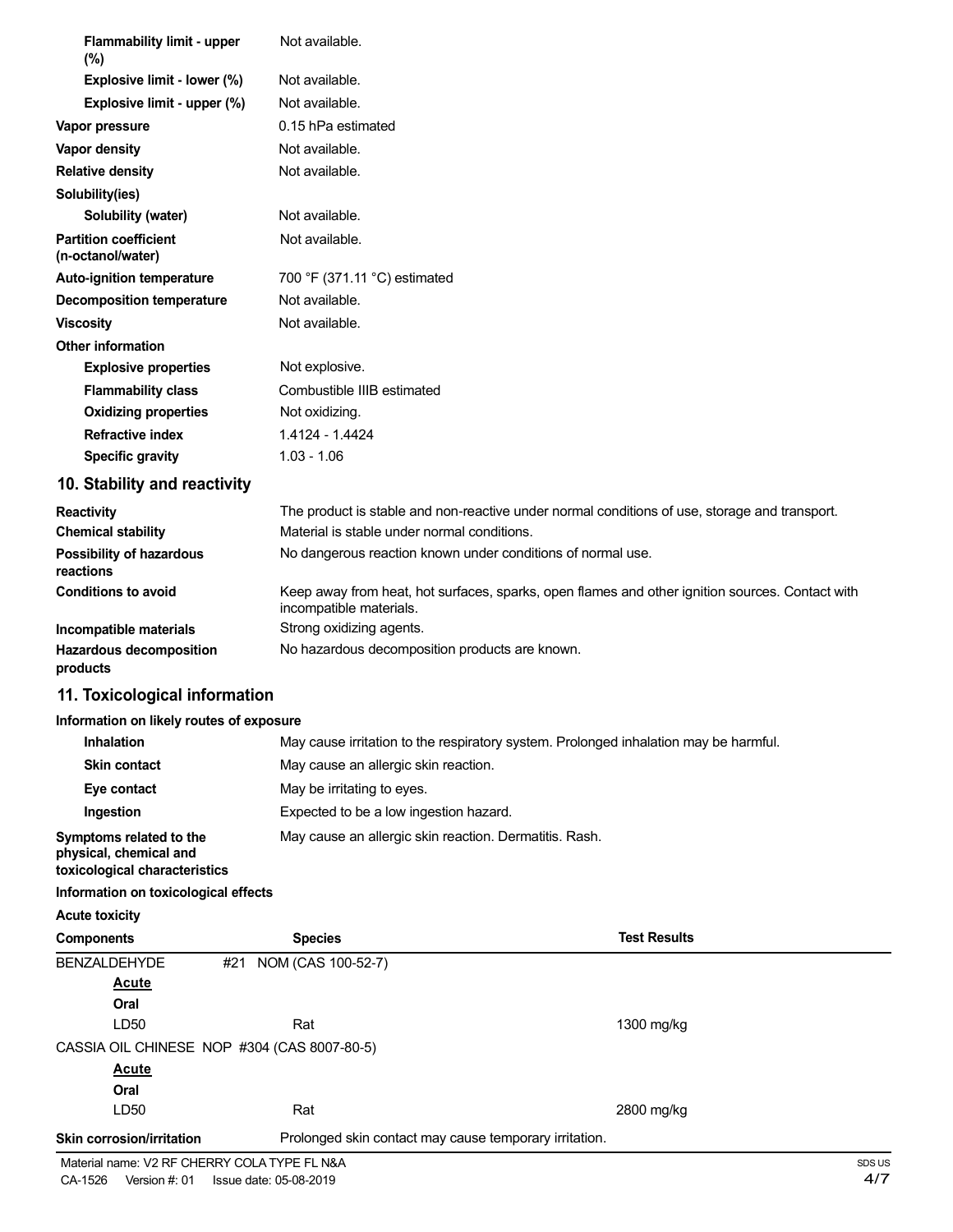| Serious eye damage/eye<br>irritation                                                                   | Direct contact with eyes may cause temporary irritation.                                                                                                                                                               |  |  |
|--------------------------------------------------------------------------------------------------------|------------------------------------------------------------------------------------------------------------------------------------------------------------------------------------------------------------------------|--|--|
| Respiratory or skin sensitization                                                                      |                                                                                                                                                                                                                        |  |  |
| <b>Respiratory sensitization</b>                                                                       | Not a respiratory sensitizer.                                                                                                                                                                                          |  |  |
| <b>Skin sensitization</b>                                                                              | May cause an allergic skin reaction.                                                                                                                                                                                   |  |  |
| Germ cell mutagenicity                                                                                 | No data available to indicate product or any components present at greater than 0.1% are<br>mutagenic or genotoxic.                                                                                                    |  |  |
| Carcinogenicity                                                                                        | Not classifiable as to carcinogenicity to humans.                                                                                                                                                                      |  |  |
| IARC Monographs. Overall Evaluation of Carcinogenicity<br>Not listed.<br>Not regulated.<br>Not listed. | OSHA Specifically Regulated Substances (29 CFR 1910.1001-1052)<br>US. National Toxicology Program (NTP) Report on Carcinogens                                                                                          |  |  |
| <b>Reproductive toxicity</b>                                                                           | This product is not expected to cause reproductive or developmental effects.                                                                                                                                           |  |  |
| Specific target organ toxicity -<br>single exposure                                                    | Not classified.                                                                                                                                                                                                        |  |  |
| Specific target organ toxicity -<br>repeated exposure                                                  | Not classified.                                                                                                                                                                                                        |  |  |
| <b>Aspiration hazard</b>                                                                               | Not an aspiration hazard.                                                                                                                                                                                              |  |  |
| <b>Chronic effects</b>                                                                                 | Prolonged inhalation may be harmful.                                                                                                                                                                                   |  |  |
| 12. Ecological information                                                                             |                                                                                                                                                                                                                        |  |  |
| <b>Ecotoxicity</b>                                                                                     | The product is not classified as environmentally hazardous. However, this does not exclude the<br>possibility that large or frequent spills can have a harmful or damaging effect on the environment.                  |  |  |
| Persistence and degradability                                                                          | No data is available on the degradability of any ingredients in the mixture.                                                                                                                                           |  |  |
| <b>Bioaccumulative potential</b>                                                                       |                                                                                                                                                                                                                        |  |  |
| Partition coefficient n-octanol / water (log Kow)<br><b>BENZALDEHYDE</b><br>PROPYLENE GLYCOL           | #21 NOM<br>1.48<br>$-0.92$<br>NOM NFI                                                                                                                                                                                  |  |  |
| <b>Mobility in soil</b>                                                                                | No data available.                                                                                                                                                                                                     |  |  |
| Other adverse effects                                                                                  | No other adverse environmental effects (e.g. ozone depletion, photochemical ozone creation<br>potential, endocrine disruption, global warming potential) are expected from this component.                             |  |  |
| 13. Disposal considerations                                                                            |                                                                                                                                                                                                                        |  |  |
| <b>Disposal instructions</b>                                                                           | Collect and reclaim or dispose in sealed containers at licensed waste disposal site. Dispose of<br>contents/container in accordance with local/regional/national/international regulations.                            |  |  |
| <b>Local disposal regulations</b>                                                                      | Dispose in accordance with all applicable regulations.                                                                                                                                                                 |  |  |
| Hazardous waste code                                                                                   | The waste code should be assigned in discussion between the user, the producer and the waste<br>disposal company.                                                                                                      |  |  |
| Waste from residues / unused<br>products                                                               | Dispose of in accordance with local regulations. Empty containers or liners may retain some<br>product residues. This material and its container must be disposed of in a safe manner (see:<br>Disposal instructions). |  |  |
| <b>Contaminated packaging</b>                                                                          | Since emptied containers may retain product residue, follow label warnings even after container is<br>emptied. Empty containers should be taken to an approved waste handling site for recycling or<br>disposal.       |  |  |
| 14. Transport information                                                                              |                                                                                                                                                                                                                        |  |  |
| <b>DOT</b>                                                                                             |                                                                                                                                                                                                                        |  |  |
| Not regulated as dangerous goods.                                                                      |                                                                                                                                                                                                                        |  |  |
| <b>IATA</b><br>Not regulated as dangerous goods.                                                       |                                                                                                                                                                                                                        |  |  |
|                                                                                                        |                                                                                                                                                                                                                        |  |  |

# **IMDG**

Not regulated as dangerous goods.

**Transport in bulk according to Annex II of MARPOL 73/78 and the IBC Code** Not established.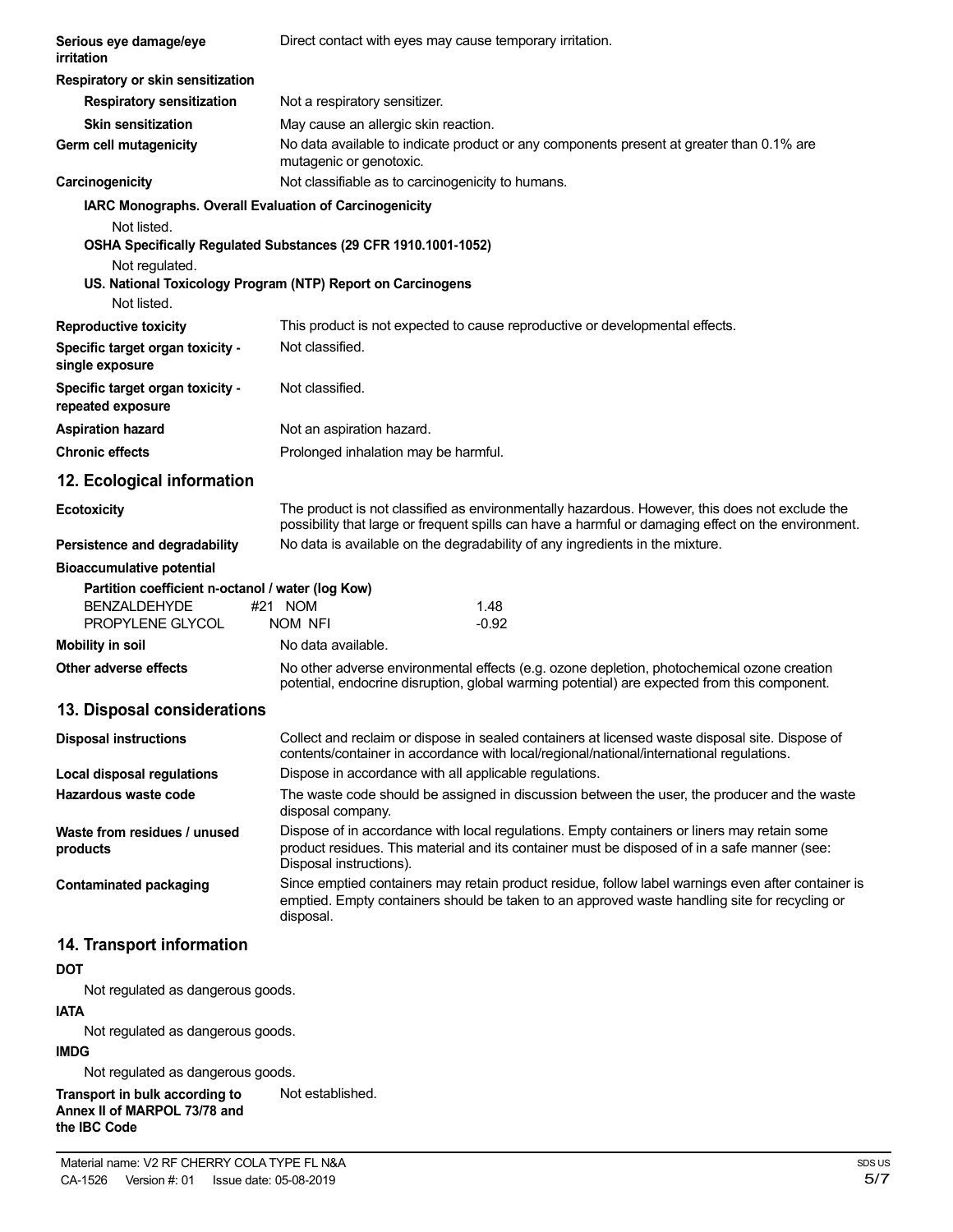# **15. Regulatory information**

| US federal regulations                                                                             |                                     | Standard, 29 CFR 1910.1200.    | This product is a "Hazardous Chemical" as defined by the OSHA Hazard Communication                                                                                                                    |                        |
|----------------------------------------------------------------------------------------------------|-------------------------------------|--------------------------------|-------------------------------------------------------------------------------------------------------------------------------------------------------------------------------------------------------|------------------------|
| <b>Toxic Substances Control Act (TSCA)</b>                                                         |                                     |                                |                                                                                                                                                                                                       |                        |
| TSCA Section 12(b) Export Notification (40 CFR 707, Subpt. D)                                      |                                     |                                |                                                                                                                                                                                                       |                        |
| Not regulated.                                                                                     |                                     |                                |                                                                                                                                                                                                       |                        |
| <b>CERCLA Hazardous Substance List (40 CFR 302.4)</b>                                              |                                     |                                |                                                                                                                                                                                                       |                        |
| Not listed.                                                                                        |                                     |                                |                                                                                                                                                                                                       |                        |
| SARA 304 Emergency release notification                                                            |                                     |                                |                                                                                                                                                                                                       |                        |
| Not regulated.<br>OSHA Specifically Regulated Substances (29 CFR 1910.1001-1052)                   |                                     |                                |                                                                                                                                                                                                       |                        |
| Not regulated.                                                                                     |                                     |                                |                                                                                                                                                                                                       |                        |
| Superfund Amendments and Reauthorization Act of 1986 (SARA)                                        |                                     |                                |                                                                                                                                                                                                       |                        |
| SARA 302 Extremely hazardous substance                                                             |                                     |                                |                                                                                                                                                                                                       |                        |
| Not listed.                                                                                        |                                     |                                |                                                                                                                                                                                                       |                        |
| SARA 311/312 Hazardous<br>chemical                                                                 | No (Exempt)                         |                                |                                                                                                                                                                                                       |                        |
| SARA 313 (TRI reporting)<br>Not regulated.                                                         |                                     |                                |                                                                                                                                                                                                       |                        |
| Other federal regulations                                                                          |                                     |                                |                                                                                                                                                                                                       |                        |
| Clean Air Act (CAA) Section 112 Hazardous Air Pollutants (HAPs) List                               |                                     |                                |                                                                                                                                                                                                       |                        |
| Not regulated.<br>Clean Air Act (CAA) Section 112(r) Accidental Release Prevention (40 CFR 68.130) |                                     |                                |                                                                                                                                                                                                       |                        |
| Not regulated.                                                                                     |                                     |                                |                                                                                                                                                                                                       |                        |
| <b>Safe Drinking Water Act</b><br>(SDWA)                                                           | Not regulated.                      |                                |                                                                                                                                                                                                       |                        |
|                                                                                                    |                                     |                                | Drug Enforcement Administration (DEA). List 1 & 2 Exempt Chemical Mixtures (21 CFR 1310.12(c))                                                                                                        |                        |
| <b>BENZALDEHYDE</b><br>(CAS 100-52-7)                                                              |                                     | #21 NOM                        | 50 %WV                                                                                                                                                                                                |                        |
| <b>DEA Exempt Chemical Mixtures Code Number</b>                                                    |                                     |                                |                                                                                                                                                                                                       |                        |
| <b>BENZALDEHYDE</b><br>(CAS 100-52-7)                                                              |                                     | #21 NOM                        | 8256                                                                                                                                                                                                  |                        |
|                                                                                                    |                                     |                                | FEMA Priority Substances Respiratory Health and Safety in the Flavor Manufacturing Workplace                                                                                                          |                        |
| <b>BENZALDEHYDE</b><br>(CAS 100-52-7)                                                              |                                     | #21 NOM                        | High priority                                                                                                                                                                                         |                        |
| <b>US state regulations</b>                                                                        |                                     |                                |                                                                                                                                                                                                       |                        |
| <b>California Proposition 65</b><br>more information go to www.P65Warnings.ca.gov.                 |                                     |                                | California Safe Drinking Water and Toxic Enforcement Act of 1986 (Proposition 65): This material<br>is not known to contain any chemicals currently listed as carcinogens or reproductive toxins. For |                        |
| <b>International Inventories</b>                                                                   |                                     |                                |                                                                                                                                                                                                       |                        |
| Country(s) or region                                                                               | Inventory name                      |                                |                                                                                                                                                                                                       | On inventory (yes/no)* |
| Australia                                                                                          |                                     |                                | Australian Inventory of Chemical Substances (AICS)                                                                                                                                                    | No.                    |
| Canada                                                                                             |                                     | Domestic Substances List (DSL) |                                                                                                                                                                                                       | No.                    |
| Canada                                                                                             | Non-Domestic Substances List (NDSL) |                                | No                                                                                                                                                                                                    |                        |
| China                                                                                              |                                     |                                | Inventory of Existing Chemical Substances in China (IECSC)                                                                                                                                            | No                     |
| Europe                                                                                             |                                     | Substances (EINECS)            | European Inventory of Existing Commercial Chemical                                                                                                                                                    | No                     |
| Europe                                                                                             |                                     |                                | European List of Notified Chemical Substances (ELINCS)                                                                                                                                                | No.                    |
| Japan                                                                                              |                                     |                                | Inventory of Existing and New Chemical Substances (ENCS)                                                                                                                                              | No                     |
| Korea                                                                                              |                                     | Existing Chemicals List (ECL)  |                                                                                                                                                                                                       | No                     |
| New Zealand                                                                                        |                                     | New Zealand Inventory          |                                                                                                                                                                                                       | No                     |
| Philippines                                                                                        | (PICCS)                             |                                | Philippine Inventory of Chemicals and Chemical Substances                                                                                                                                             | No                     |